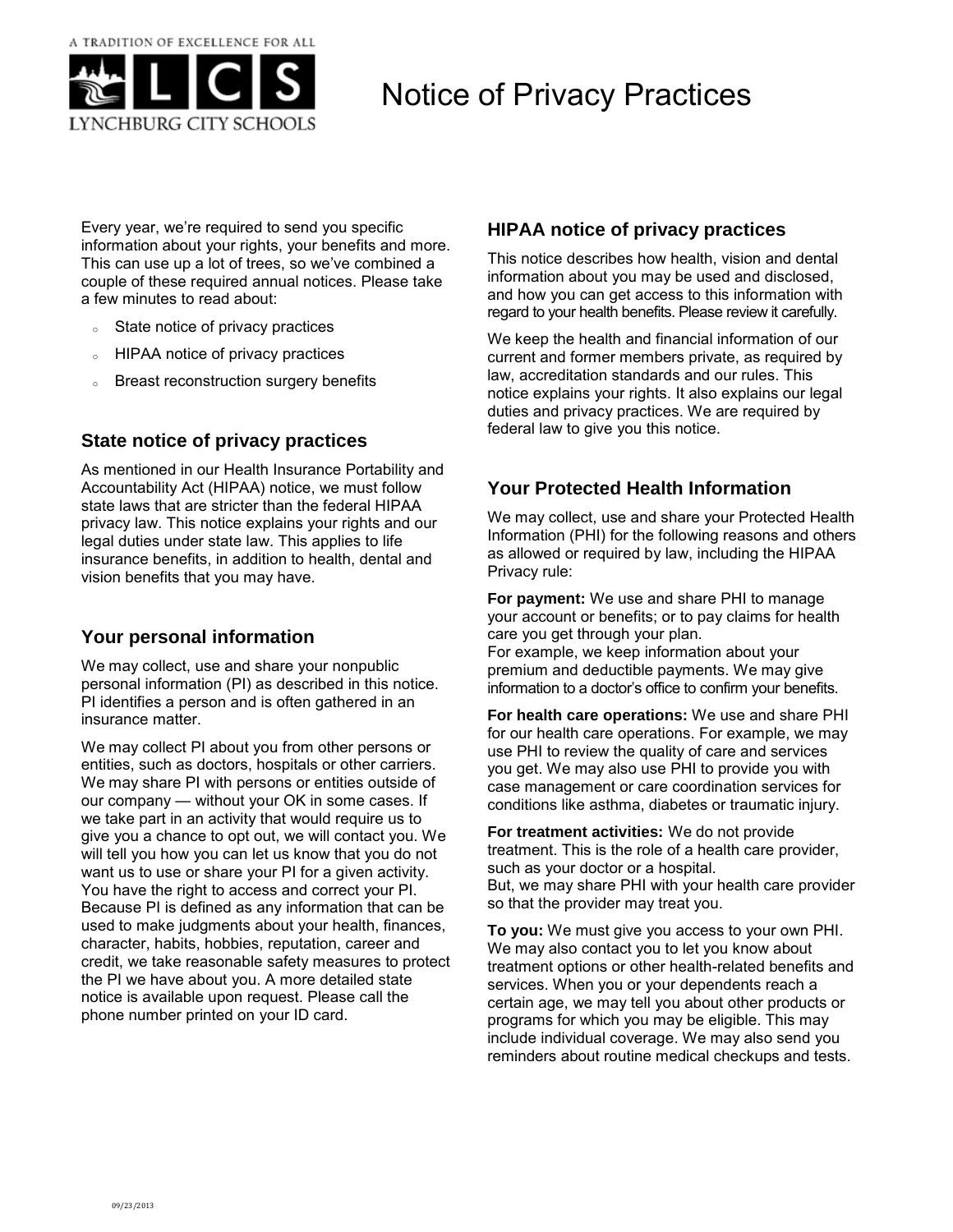

**Notice of Privacy Practices**<br>LYNCHBURG CITY SCHOOLS

**To others:** In most cases, if we use or disclose your PHI outside of treatment, payment, operations or research activities, we must get your OK in writing first. We must receive your written OK before we can use your PHI for certain marketing activities. We must get your written OK before we sell your PHI. If we have them, we must get your OK before we disclose your provider's psychotherapy notes. Other uses and disclosures of your PHI not mentioned in this notice may also require your written OK. You always have the right to revoke any written OK you provide. You may tell us in writing that it is OK for us to give your PHI to someone else for any reason. Also, if you are present and tell us it is OK, we may give your PHI to a family member, friend or other person. We would do this if it has to do with your current treatment or payment for your treatment. If you are not present, if it is an emergency, or you are not able to tell us it is OK, we may give your PHI to a family member, friend or other person if sharing your PHI is in your best interest.

As allowed or required by law: We may also share your PHI, as allowed by federal law, for many types of activities. PHI can be shared for health oversight activities. It can also be shared for judicial or administrative proceedings, with public health authorities, for law enforcement reasons, and with coroners, funeral directors or medical examiners (about decedents). PHI can also be shared with organ donation groups for certain reasons, for research, and to avoid a serious threat to health or safety. It can be shared for special government functions, for Workers' Compensation, to respond to requests from the U.S. Department of Health and Human Services, and to alert proper authorities if we reasonably believe that you may be a victim of abuse, neglect, domestic violence or other crimes. PHI can also be shared as required by law. If you are enrolled with us through an employer-sponsored group health plan, we may share PHI with your group health plan. We and/or your group health plan may share PHI with the sponsor of the plan. Plan sponsors that receive PHI are required by law to have controls in place to keep it from being used for reasons that are not proper. If your employer pays your premium or part of your premium, but does not pay your health insurance claims, your employer is not allowed to receive your PHI — unless your employer promises to protect your PHI and makes sure the PHI will be used for legal reasons only.

**Authorization:** We will get an OK from you in writing before we use or share your PHI for any other purpose not stated in this notice. You may take away this OK at any time, in writing. We will then stop using your PHI for that purpose. But, if we have already

**Genetic information:** We cannot use or disclose PHI that is an individual's genetic information for underwriting.

used or shared your PHI based on your OK, we cannot undo any actions we took before you told us to stop.

#### **Your rights**  o

o

Under federal law, you have the right to:

Send us a written request to see or get a copy of certain PHI, or ask that we correct your PHI that you believe is missing or incorrect. If someone

else (such as your doctor) gave us the PHI, we will let you know so you can ask him or her to correct it. o

Send us a written request to ask us not to use your PHI for treatment, payment or health care operations activities. We are not required to agree to these requests. o

Give us a verbal or written request to ask us to send your PHI using other means that are reasonable. Also, let us know if you want us to

send your PHI to an address other than your home if sending it to your home could place you in danger. o

Send us a written request to ask us for a list of certain disclosures of your PHI. Call Customer Service at the phone number printed on your identification (ID) card to use any of these rights. Customer Service representatives can give you the address to send the request. They can also give you any forms we have that may help you with this process.

Right to a restriction for services you pay for out of your own pocket: If you pay in full for any medical services out of your own pocket, you have the right to ask for a restriction. The restriction would prevent the use or disclosure of that PHI for treatment, payment or operations reasons. If you or your provider submits a claim to us, we do not have to agree to a restriction (see Your Rights section above). If a law requires the disclosure, we do not have to agree to your restriction.